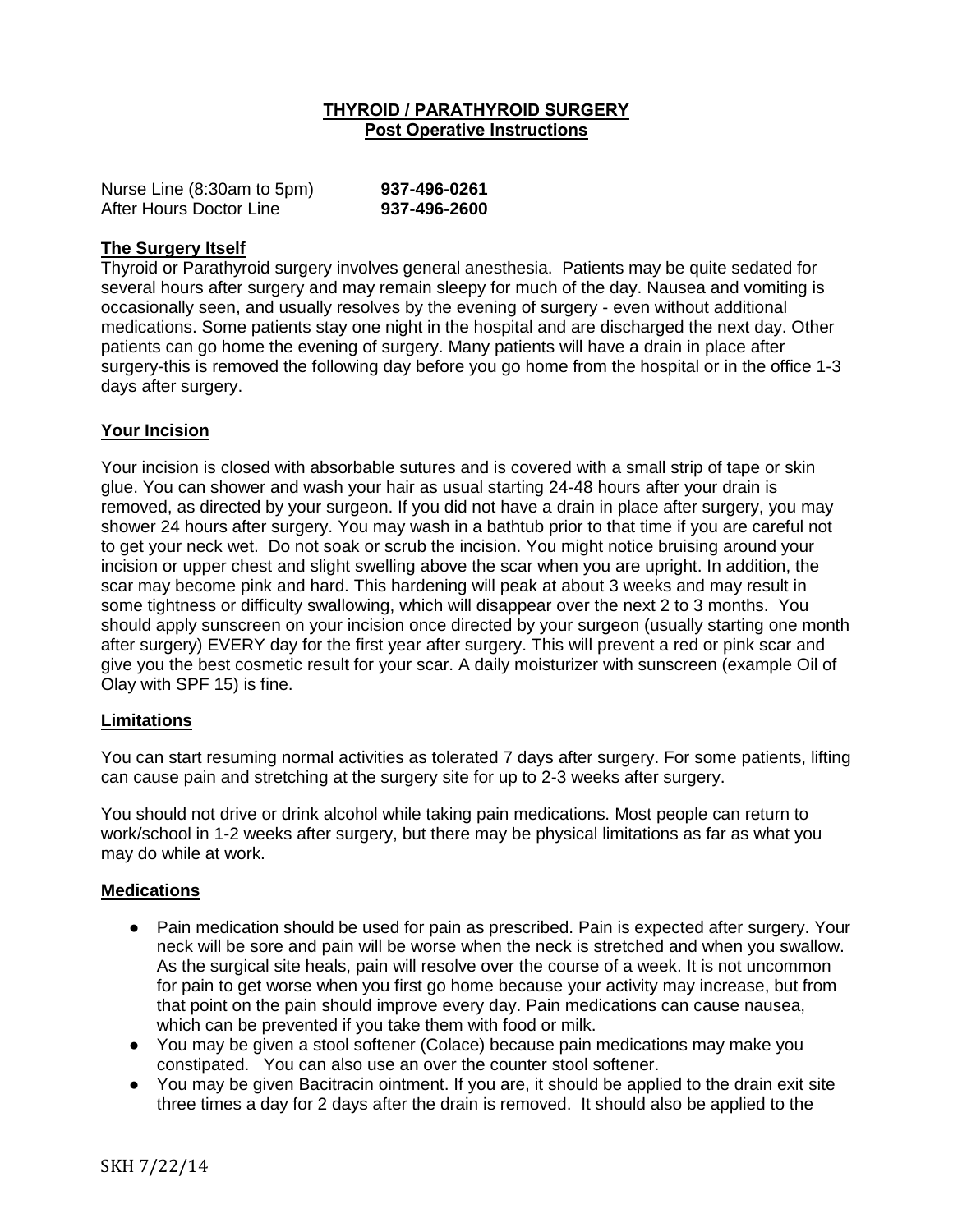drain site before and after your first shower after surgery. It is normal to have some red or pink drainage from your drain exit site for 1-2 days after it is removed. After the tape or glue is removed from your incision..

- If you were taking thyroid hormone tablets before your operation, you will continue this after surgery, but sometimes your surgeon will change the dose. If you were not taking thyroid hormone prior to your operation, your surgeon may prescribe these tablets following surgery if the entire thyroid is removed. During your post-operative visits, you may have a blood test to measure your levels of thyroid hormone and your dose of medication may be adjusted accordingly.
- If you had parathyroid surgery or a total thyroidectomy, you may be instructed to take extra calcium supplements until your blood calcium levels stabilize. These usually have to be purchased "over the counter" at a drug store and your surgeon will give you specific instructions. Generic brands are fine. Calcium carbonate with Vitamin D or TUMS are usually recommended. If you take any medications for gastric reflux (heartburn), you may be instructed to take Calcium Citrate with vitamin D instead of the other types of calcium. Your surgeon will instruct you on which type of calcium supplement to purchase and how many tablets to take each day after surgery.
- Take all of your routine medications as prescribed, unless told otherwise by your surgeon. Any medications which thin the blood should be avoided until your surgeon tells you to resume them.
- **IT IS OK TO TAKE OVER THE COUNTER PAIN MEDICATION (IBUPROFEN, NAPROXEN, or ACETAMINOPHEN) IN ADDITION TO YOUR PRESCRIBED MEDICATIONS.** DO NOT TAKE ASPIRIN UNLESS CLEARED WITH YOUR SURGEON.
- Limit Acetaminophen/Tylenol to less than 4,000mg/day
- Limit Ibuprofen/Motrin to less than 3,600mg/day

# **Pain**

The main complaint following thyroid surgery is pain with swallowing and neck movement. Some people experience a dull ache, while others feel a sharp pain. This should not keep you from eating anything you want or moving your neck and will improve daily after surgery. It is normal to have a sore throat as well.

# **Voice**

Your voice may go through some temporary changes with fluctuations in volume and clarity (hoarseness). Generally, it will be better in the mornings and "tire" toward the end of the day. This can last for variable periods of time, but should clear in 8-10 weeks at most.

# **Cough**

You may feel like you have phlegm in your throat or a sore throat. This is usually because there was a tube in your windpipe while you were asleep that caused irritation that you perceive as phlegm. You will notice that if you cough, very little phlegm will come up. This should clear up in 4 to 5 days.

## **Hypocalcemia (Low blood calcium)**

In some patients who have thyroid and parathyroid surgery, the parathyroid glands do not function properly immediately after surgery. This is usually temporary and causes the blood calcium level to drop below normal (hypocalcemia). Symptoms of hypocalcemia include numbness and tingling of